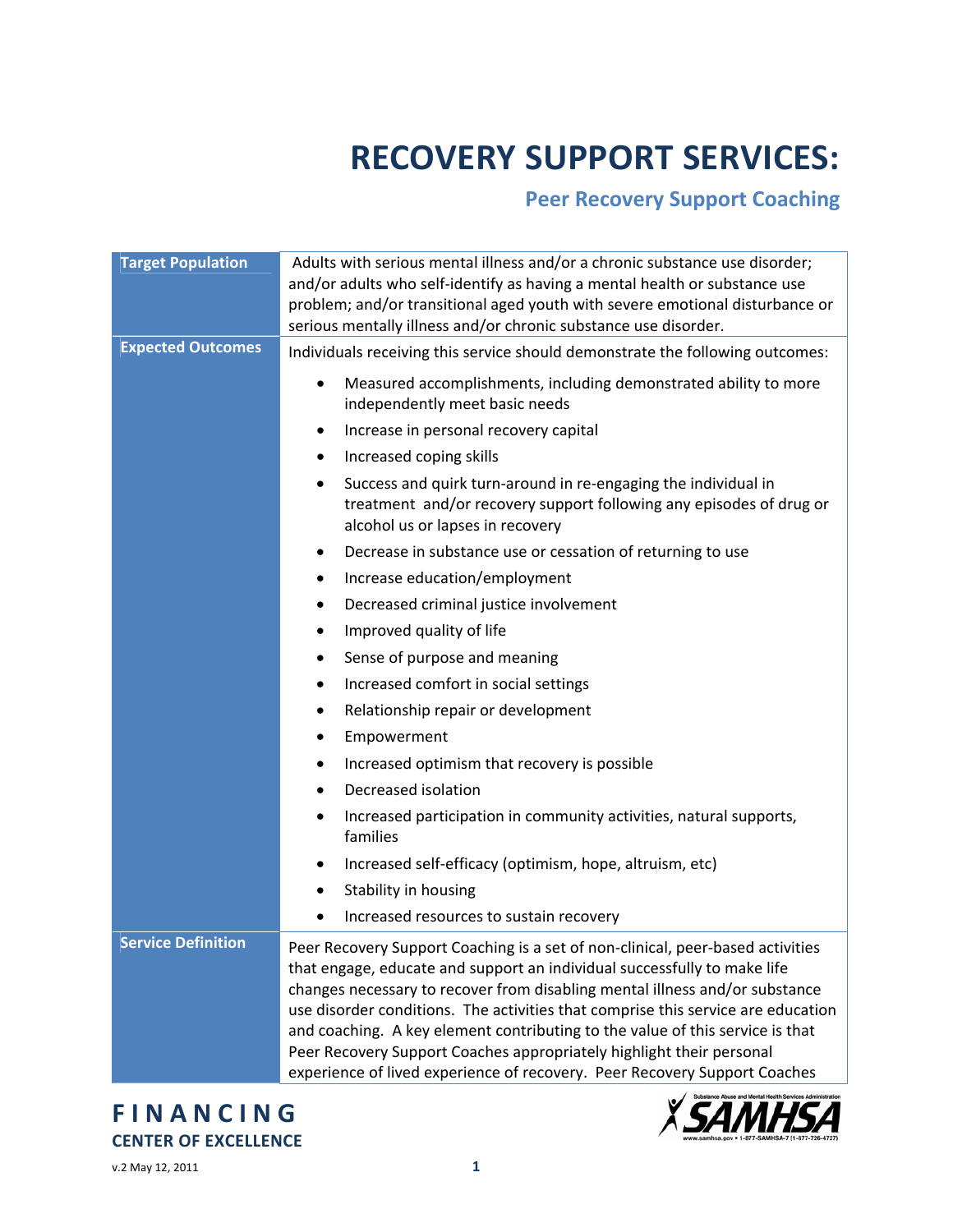# **Peer Recovery Support Coaching**

|                                        | act as a recovery and empowerment catalyst: guiding the recovery process and<br>supporting the individual's goals and decisions.                                                                                                                                                                                                                                                   |
|----------------------------------------|------------------------------------------------------------------------------------------------------------------------------------------------------------------------------------------------------------------------------------------------------------------------------------------------------------------------------------------------------------------------------------|
|                                        | Peer Recovery Support Coaches act as a liaison by:                                                                                                                                                                                                                                                                                                                                 |
|                                        | Directly initiating the individual to recovery community environments,<br>and                                                                                                                                                                                                                                                                                                      |
|                                        | Linking the individual to needed services and assist in navigating<br>٠<br>systems and addressing barriers to independence and recovery                                                                                                                                                                                                                                            |
|                                        | Directly accompanying the individual and "walking them through new<br>environments, services, and systems, when appropriate and necessary                                                                                                                                                                                                                                          |
| <b>Service</b><br><b>Requirements</b>  | This service should be delivered primarily face-to-face, secondarily by<br>telephone, or via social media. There are times when the individual may give<br>permission for the Peer Recovery Support Coach to perform an activity for<br>them, i.e. dealing with bureaucracy, trauma reactors (advocate).                                                                           |
|                                        | Service activities defined under Peer Support Coaching:                                                                                                                                                                                                                                                                                                                            |
|                                        | Are based on the mutual relationship (one on one relationship) in<br>٠<br>which an individual in recovery is linked with a person with more<br>successful recovery experience than the service recipient to develop<br>trust, encourage, motivate and support the individual in making<br>informed choices and guided decisions to establish or strengthen<br>his/her own recovery |
|                                        | Build on the individuals strengths, needs, interest and capabilities<br>٠                                                                                                                                                                                                                                                                                                          |
|                                        | Assist the person in their recovery needs<br>٠                                                                                                                                                                                                                                                                                                                                     |
|                                        | Link the person to professional treatment when necessary<br>٠                                                                                                                                                                                                                                                                                                                      |
|                                        | Support (as appropriate) involvement with self help groups (AA, NA<br>٠<br>DBSA, Schizophrenic anonymous, etc.)                                                                                                                                                                                                                                                                    |
|                                        | Engage or re-engage the participant with his/her natural supports<br>(family, friends and other loved ones, landlords, employers, neighbors,<br>etc.)                                                                                                                                                                                                                              |
|                                        | Identify service needs and assertively links the individual to<br>community resources (employment, education, housing, social<br>services, etc.)                                                                                                                                                                                                                                   |
| <b>Staffing</b><br><b>Requirements</b> | Providers should have lived experience in recovery for serious mental illness<br>and/or substance use conditions and have sufficient education, training and<br>experience to develop and demonstrate core competencies including:                                                                                                                                                 |
|                                        | Required Knowledge Areas                                                                                                                                                                                                                                                                                                                                                           |
|                                        | Science of recovery from addiction and/or mental health conditions                                                                                                                                                                                                                                                                                                                 |
|                                        | Recovery process and various recovery-promoting services, supports,                                                                                                                                                                                                                                                                                                                |

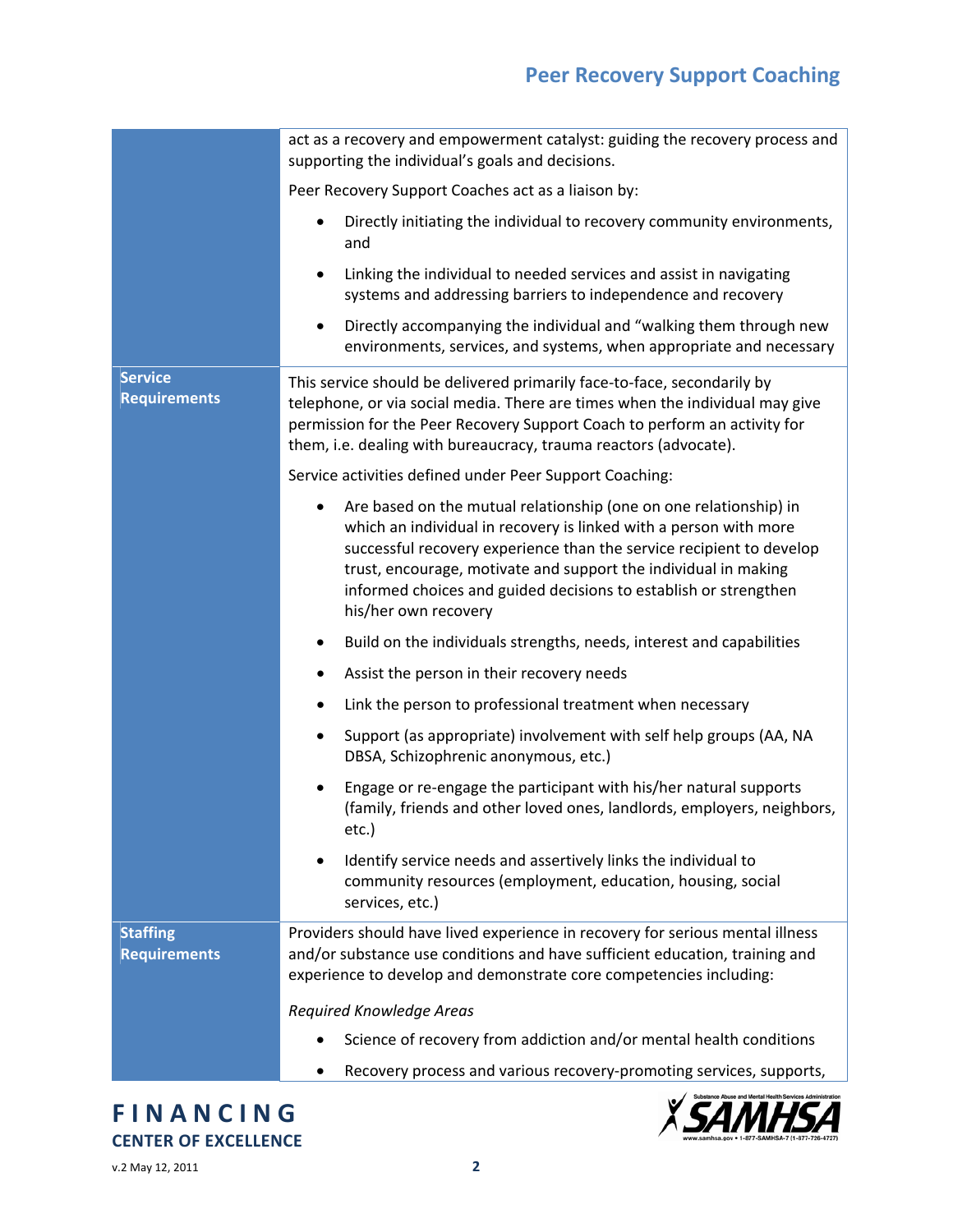#### and strategies

- Practice of recovery values: primacy of recovery, authenticity, participatory process, diversity and inclusion, self‐determination, etc.
- Stage‐appropriate pathways that support recovery
- Ethics, confidentiality, boundaries and self‐care: as practiced in non‐ clinical settings
- Cultural sensitivity and practice
- Trauma and its impact on recovery from mental and substance use disorders
- Community resources
- Delivering Peer Recovery Support Coaching in an agency/organizational setting
- Recovery plans, strength‐based recovery planning, and recovery goal setting

#### *Skills*

- Outreach and engagement
- Motivational enhancement
- Active listening and communication
- Conflict resolution
- **•** Crisis intervention
- Recovery enhancement and re‐engagement
- Written and oral communication
- Community liaison and advocacy
- Ability to provide emotional support
- Ability to assess recovery capital on individual, family, and community levels
- Ability connect individuals with necessary resources: including natural supports, recovery communities, and allied systems of care
- Ability to work with diverse populations and cultural backgrounds, including different cultures of recovery
- Ability to work comfortably in diverse community settings, as assigned

**Location Requirements** Peer Support Coaching can be delivered wherever behavioral health participants may obtain services including:

### **F I N A N C I N G CENTER OF EXCELLENCE**